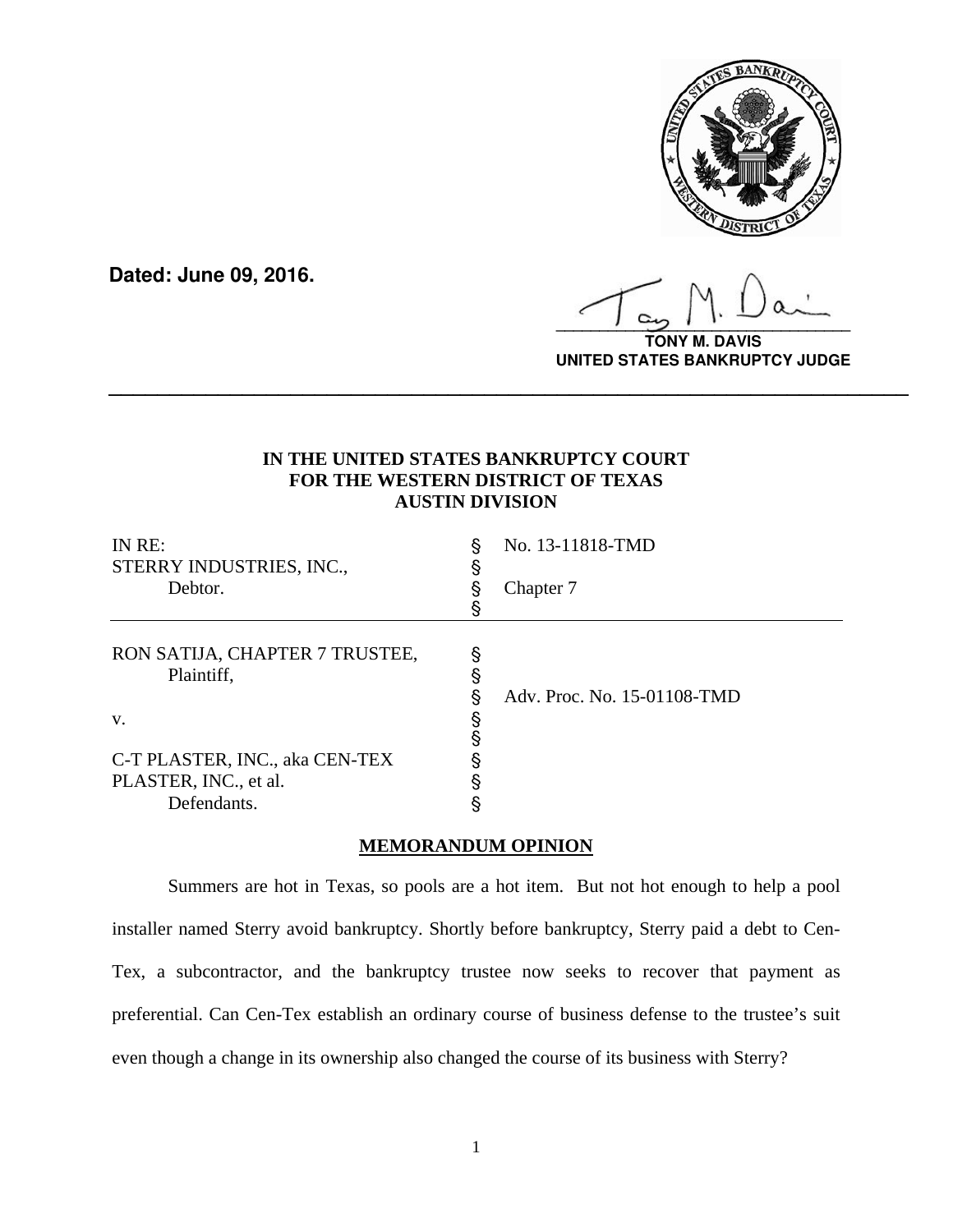#### **I. BACKGROUND**

For some time prior to bankruptcy, Sterry Industries, Inc. ("Sterry") used Hines/Harvey Interests, LLC dba Cen-Tex Plaster, Inc. ("Cen-Tex") to put the permanent liner in pools constructed by Sterry. Sterry did so by faxing a work order to Cen-Tex specifying where and when to install the liner. Cen-Tex then installed the liner and sent an invoice to Sterry. As soon as the liner was installed, Sterry filled the pool and then looked for payment from the owner.

Up until six months before Sterry's bankruptcy, each invoice gave a payment deadline of "Net 30," and both parties understood that to mean payment was due within 30 days. Sterry would generally mail Cen-Tex a check, but sometimes a representative from Cen-Tex would pick up the check at Sterry's offices.

Then, about six months before Sterry's bankruptcy, Cen-Tex was sold to a new owner, and the business practice between Cen-Tex and Sterry changed in two ways. First, the invoice payment deadline changed from "Net 30" to "Due upon Receipt," but witnesses for both parties testified that this still meant due within 30 days.<sup>1</sup> Second, instead of waiting for Sterry to mail the check, Cen-Tex would send a representative to pick up each check at Sterry's offices. These two changes in business practice were consistently observed during the six month period from the change in ownership to the bankruptcy filing. Thus, the course of business during the three months right before bankruptcy, the preference period, was the same as it was for the prior three month period but differed somewhat from the course of business before the change in Cen-Tex's ownership.

At trial, Sterry's business manager, Laura Terry, testified that after the ownership change she felt pressured to pay Cen-Tex because it now sent someone to pick up all payments in

<sup>&</sup>lt;sup>1</sup> James Harvey, and co-owner of Cen-Tex, and Carri Walter, office manager and bookkeeper, testified for Cen-Tex; Laura Terry, business manager for Sterry, testified for the Trustee.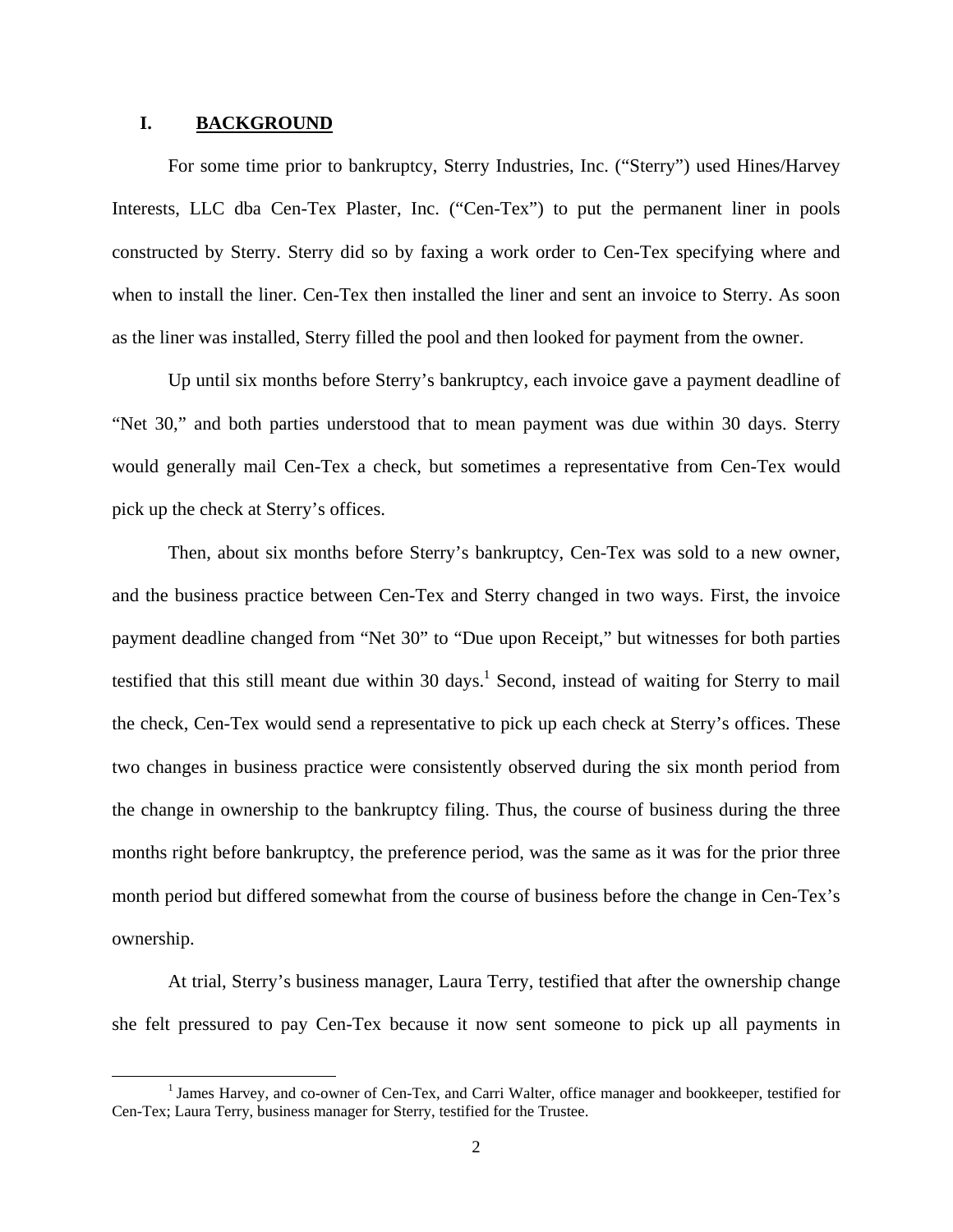person. Terry said she remembers this period well because this collection practice caused her stress. In observing her demeanor on direct and cross examination, however, the Court inferred that she was likely also stressed because her employer—which was also her son's company was approaching bankruptcy. Terry also testified that Sterry sometimes allowed other vendors to pick up checks on Friday afternoons.

No one submitted a chart summarizing the payment history prior to the six months before bankruptcy. Because of the relevance of this payment history, the Court used the exhibits admitted at trial to create this chart:

| <b>Invoice Date</b> | <b>Terms</b>          | <b>Check Date</b>     | Days between               |
|---------------------|-----------------------|-----------------------|----------------------------|
|                     |                       |                       | <b>Invoice &amp; Check</b> |
| 9/25/12             | Net 30; Due: 10/25/12 | 1/15/13               | 112                        |
| 10/18/12            | Net 30; Due: 11/17/12 | $NR^2$                | <b>NR</b>                  |
| 10/29/12            | Net 30; Due: 11/28/13 | 12/26/12              | 58                         |
| 11/20/12            | Net 30; Due: 12/20/12 | 1/31/13               | 72                         |
| 12/25/12            | Net 30; Due: 1/24/13  | 2/27/13               | 64                         |
| 12/28/12            | Net 30; Due: 1/27/13  | $2/27/13$ (partial)   | 61                         |
|                     |                       | $3/5/13$ (remaining)  | 67                         |
| 1/5/13              | Net 30; Due: 2/4/13   | 3/5/13                | 59                         |
| 1/11/13             | Net 30; Due: 2/10/13  | 3/5/13                | 53                         |
| 1/25/13             | Net 30; Due: 2/24/13  | 4/2/13                | 67                         |
| 1/31/13             | Net 30; Due: 3/2/13   | $4/2/13$ (partial)    | 67                         |
|                     |                       | $4/11/13$ (remaining) | 70                         |
| 2/4/13              | Net 30; Due: 3/6/13   | 4/11/13               | 66                         |
| 3/22/13             | Net 30; Due: 4/21/13  | 3/22/13               | $\overline{0}$             |
| 3/22/13             | Net 30; Due: 4/21/13  | 3/22/13               | $\overline{0}$             |
| 4/29/13             | Due Upon Receipt      | 4/30/13               |                            |
| 5/3/13              | Due Upon Receipt      | 5/7/13                | $\overline{4}$             |
| 5/13/13             | Due Upon Receipt      | 5/22/13               | 9                          |
| 5/24/13             | Due Upon Receipt      | 6/10/13               | 17                         |
| 6/17/13             | Due Upon Receipt      | 6/24/13               | $\overline{7}$             |
| 6/17/13             | Due Upon Receipt      | 7/9/13                | 22                         |
| 6/28/13             | Due Upon Receipt      | 7/12/13               | 14                         |
| 6/28/13             | Due Upon Receipt      | 7/16/13               | 18                         |

 $\overline{\phantom{a}}$ <sup>2</sup> No Record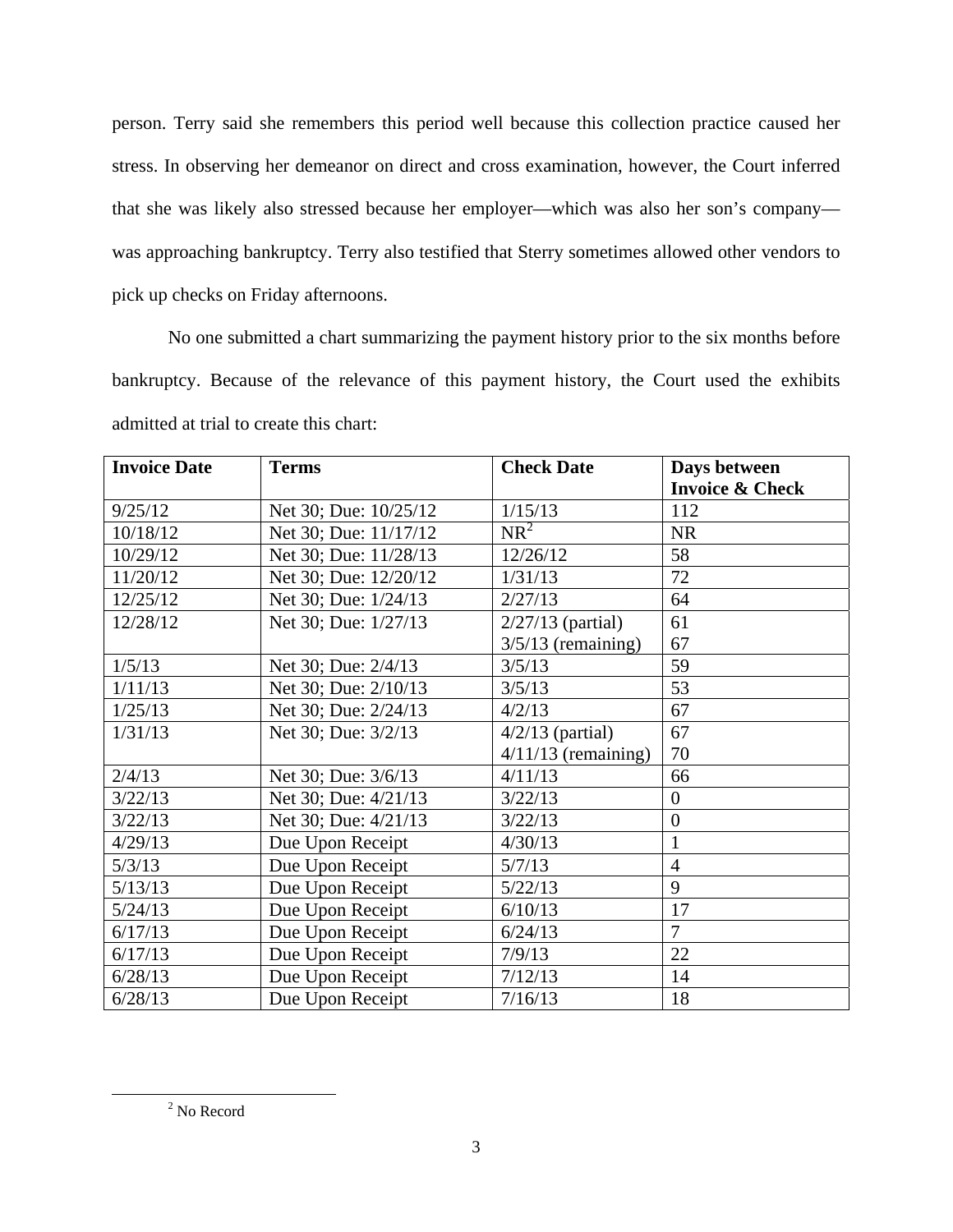According to the invoice records, prior to the ownership change Sterry was generally not paying Cen-Tex's invoices within 30 days.<sup>3</sup> Records from September of 2012 to February of 2013 show payments made between 53 and 112 days after the invoice date.<sup>4</sup> This changed in March of 2013 when Sterry paid the last two invoices, sent by Cen-Tex under its prior owner, on the invoice date.<sup>5</sup> During the first three months after Cen-Tex changed owners, Sterry paid the first invoice the next day, but paid the next four invoices within 4, 9, 17, and 7 days.<sup>6</sup> During the preference period, the time gap between the invoice and payment dates lengthened to 22, 14, and 18 days. $<sup>7</sup>$ </sup>

### **II. ANALYSIS**

To prevent unequal treatment between creditors, subsection 547(b) of the Bankruptcy Code allows a trustee to avoid and recover a preferential transfer, which is any transfer of a debtor's property made to a creditor, for debt owed by the debtor, while the debtor was insolvent. Arbitrarily, the only payments subject to this "claw-back" provision are those made during the preference period.<sup>8</sup> This means that if the payments happen to fall in that three month window, the creditor might actually have to refund payments made on valid debt to a company that may now be unable to repay that debt in full.<sup>9</sup>

The creditor can avoid this trap, however, if it can establish one of the affirmative defenses listed in subsection  $547(c)$ .<sup>10</sup> These defenses are premised in part on the notion that

 <sup>3</sup>  $^{3}$  Pl. Ex. 9.<br> $^{4}$  *Id.* at 1-27.

<sup>&</sup>lt;sup>5</sup> *Id.* at 28-31.<br>
<sup>6</sup> *Id.* at 32-40; 43-44.<br>
<sup>7</sup> *Id.* at 41-42; 45-48.<br>
<sup>8</sup> 11 U.S.C. § 547(b). Subsection (b)(4)(B) extends this period to one year for payments to insiders. 11 U.S.C.  $§$  547(b)(4)(B).

 $^9$  Cen-Tex stipulated that all the prima facie elements of a preference under subsection 547(b) were met except subsection 547(b)(5), but the Trustee provided impressive proof on this issue, Cen-Tex offered none, and so the Court finds that the Trustee carried his burden.<br><sup>10</sup> 11 U.S.C. § 547(c).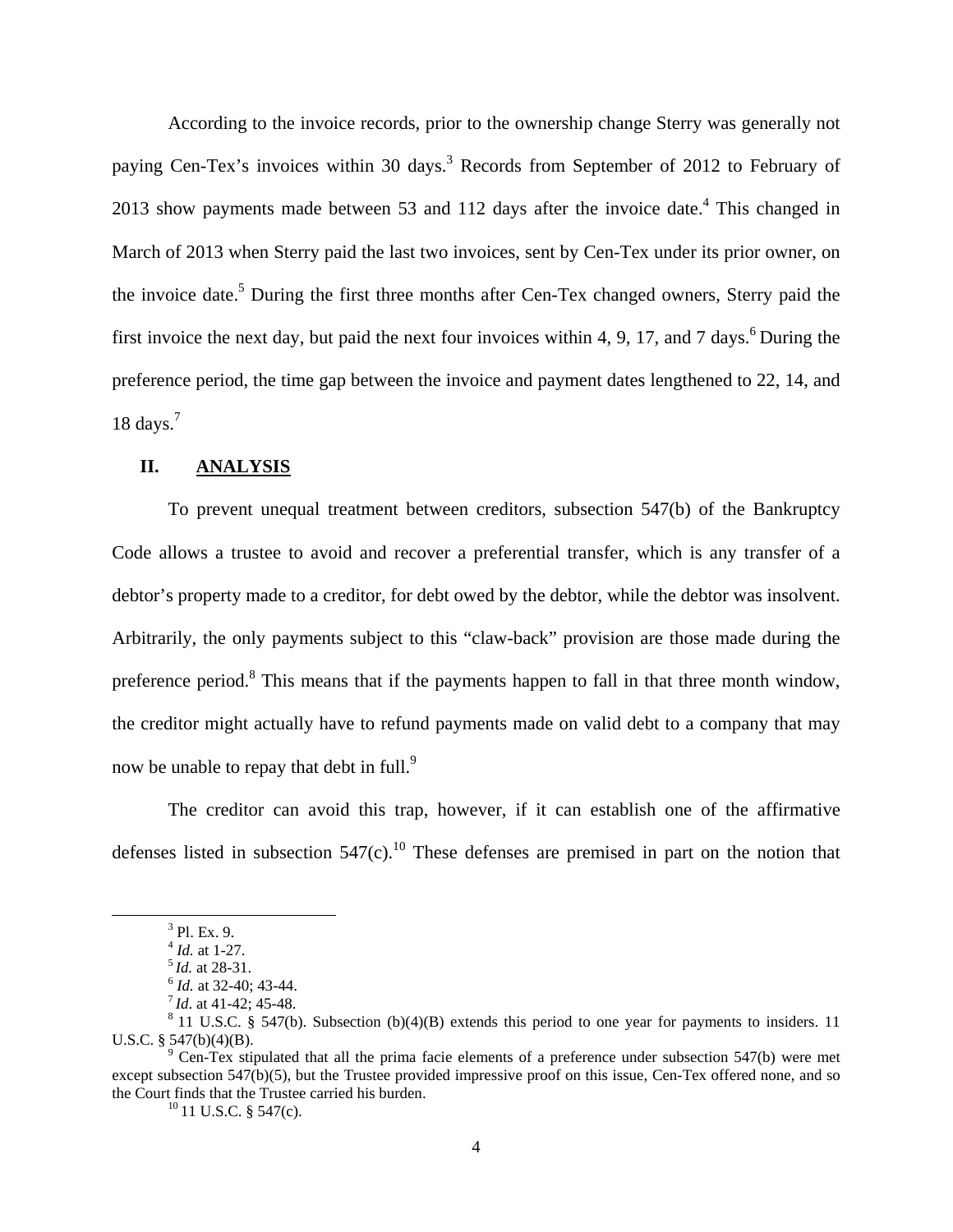while we do not want to encourage a race to the courthouse on the eve of bankruptcy, we still want vendors and customers to transact with troubled businesses.<sup>11</sup> Here, Cen-Tex admits that Sterry paid it \$18,526 during the preference period, but asserts the ordinary course of business defense.

To establish this affirmative defense, Cen-Tex first has the burden of proving that each payment was "of a debt incurred by the debtor in the ordinary course of business or financial affairs of the debtor and the transferee."12 This element is easily satisfied. The payments at issue were made for debt incurred in the ordinary course of business between Sterry and Cen-Tex: adding liners to pools built by Sterry. Cen-Tex must next show that the payments were either (1) "made in the ordinary course or financial affairs of the debtor and the transferee"—the so-called "subjective prong"—*or* (2) "made according to ordinary business terms"—the so-called "objective prong."13 As previously noted by this Court, Cen-Tex only needs to prove one of these prongs. $^{14}$ 

When considering the "subjective prong," courts look at "whether the transactions between the debtor and the creditor before and during the ninety-day period are consistent."<sup>15</sup> Several factors inform the analysis, including: '''the length of time the parties were engaged in the transaction in issue, whether the amount or form of tender differed from past practices, whether the creditor engaged in any unusual collection activity, and the circumstances under

<sup>&</sup>lt;sup>11</sup> ELIZABETH WARREN, JAY WESTBROOK, KATHERINE PORTER & JOHN POTTOW, THE LAW OF DEBTORS AND CREDITORS: TEXT, CASES, AND PROBLEMS 474-75 (Wolters Kluwer Law & Business, 7th ed. 2014).

<sup>&</sup>lt;sup>12</sup> 11 U.S.C. § 547(c)(2); 11 U.S.C. § 547(g) ("[T]he creditor or party in interest against whom recovery or avoidance is sought has the burden of proving the non-avoidability of a transfer under subsection (c) of this

section.")<br>
<sup>13</sup> 11 U.S.C. § 547(c)((2)(A-B); *In re KLN Steel Products Co., LLC*, 506 B.R. 461, 468-69 (Bankr. W.D.<br>
Tex. 2014).<br>
<sup>14</sup> KLN, 506 B.R. at 469.

<sup>&</sup>lt;sup>15</sup> *Id.* (citing *Goldberg v. Graybar Elec. Co. (In re ACP AmeriTech Acquisition)*, No. 10–9029, 2012 WL 481582 at \*8 (Bankr. E.D.Tex. Feb. 14, 2012) (quoting *Lightfoot v. Amelia Maritime Svcs., Inc. (In re Sea Bridge Marine, Inc.),* 412 B.R. 868, 872 (Bankr. E.D.La. 2008)).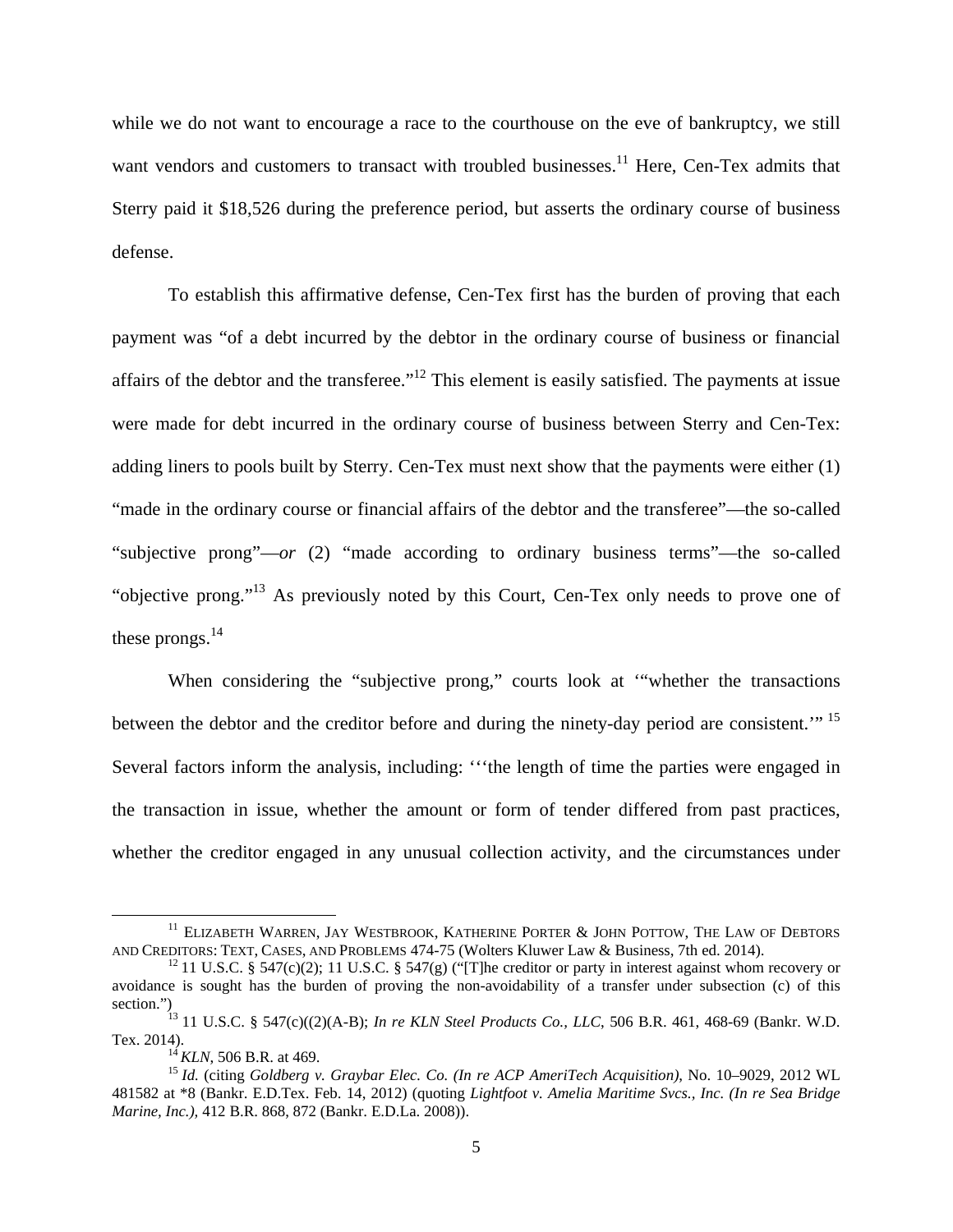which the payment was made (i.e. whether the creditor took advantage of the debtor's weak financial condition)."<sup>16</sup> In a prior case with a similarly short payment history, this Court compared the "timing and manner of payments made before the [p]reference [p]eriod with the timing and manner of those made during the [p]reference [p]eriod." $17$ 

According to the payment records, under the prior ownership, payments were generally late until March 22, 2013 when Cen-Tex created two invoices that were paid by Sterry on the same day. Shortly after that, the new owner took over. Thereafter, the timing and manner of payments between Sterry and Cen-Tex in the three months prior to the preference period was substantially the same as during the preference period: someone would come in and pick up the check for Cen-Tex within a few weeks of the invoice date. If the Court were to look at the entire payment history between Cen-Tex and Sterry, without considering the ownership change, the payments at issue might look preferential because Sterry began paying its invoices timely only three months before the preference period. But the Court cannot ignore the ownership change because with that change came an agreed change in the business relationship between the two entities. Since this new business relationship began three months prior to the preference period, that three-month period of time is the relevant baseline to compare to the preference period.

Thus, the Court will look at the timing and manner of payments between Sterry and Cen-Tex under its new ownership. The records show that the timing and manner of payments made in the three months prior to the preference period and those made during the preference period were substantially the same—they were all made within 30 days. Moreover, the time period between the invoice and check dates actually increased during the preference period. Thus, the subjective analysis suggests that these final three payments were made in the ordinary course of business.

 <sup>16</sup> *In re KLN Steel Products Co., LLC*, 506 B.R. 461, 469 (Bankr. W.D.Tex. 2014) (*quoting Compton v. Plains Mktg., LP (In re Tri–Union Dev. Corp.)*, 349 B.R. 145, 150 (Bankr.S.D.Tex.2006) (collecting cases)). 17 *Id.* at 480.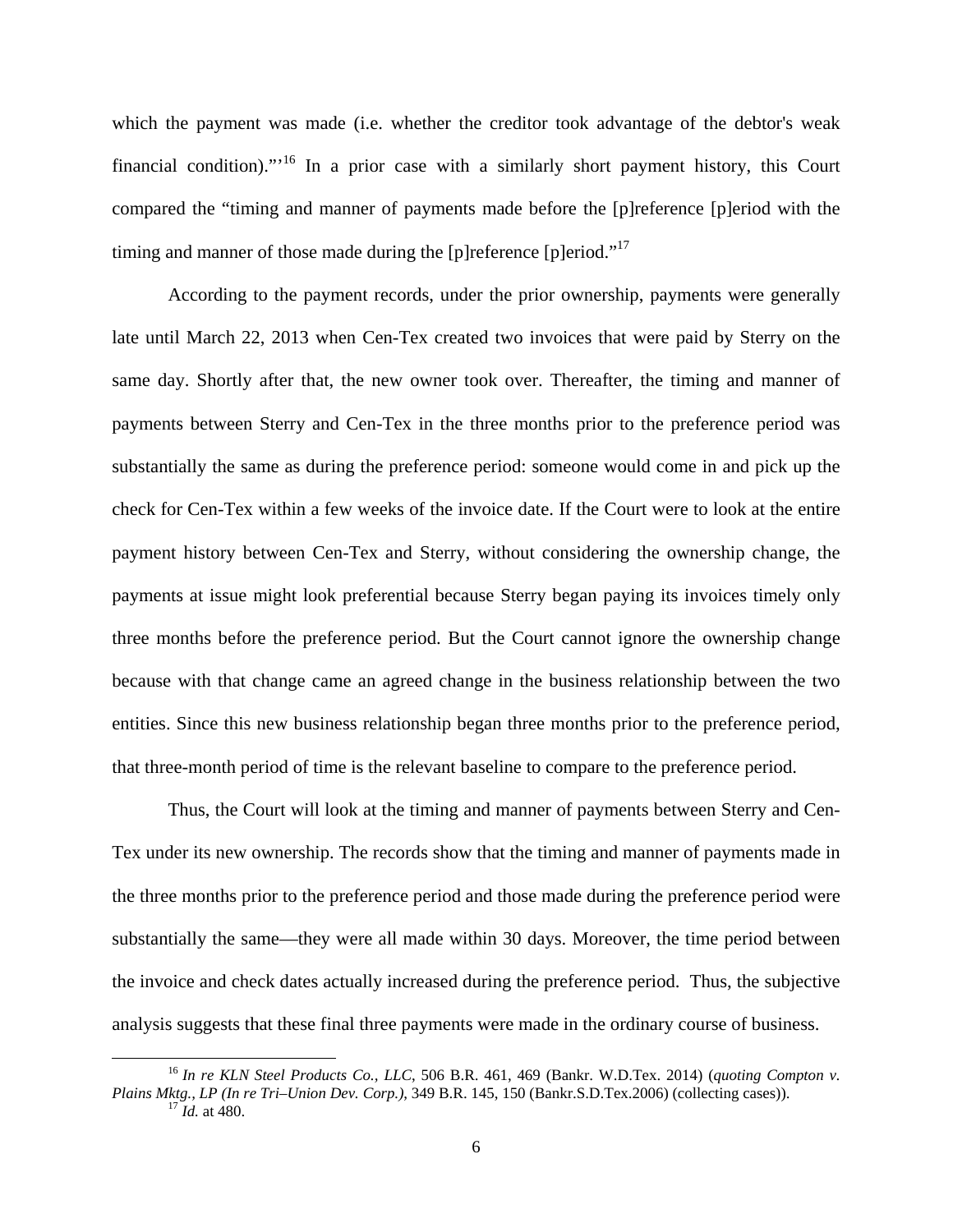The Trustee contends that changing the invoice to read "Due upon Receipt" instead of "Net 30" took the payments on those invoices outside of the ordinary course. According to witnesses for both parties, however, "Due upon Receipt" meant the same thing as "Net 30": Sterry had to pay the invoice within 30 days. Therefore, the Court finds that this language change did not alter, and so was not outside, the course of business between Cen-Tex and Sterry.

The Trustee also argues that sending someone to collect checks in person is a coercive practice that would take the payments outside of the ordinary course of business. Examples of practices courts have found "coercive" include:

- imposing and then vigorously enforcing credit limits a month before the preference period, which the bankruptcy court found to be "extreme,"<sup>18</sup>
- threatening to shut down the debtor unless payment is made;  $^{19}$  and
- terminating contracts and refusing to perform under an agreement until payment is made $20$

But the test is subjective and even these actions may be within the ordinary course, if consistent with the dealings between the parties. $^{21}$ 

While sending someone to pick up a check in person is certainly more "coercive" than sending an invoice and demanding a check in the mail, the Court finds that this collection method was not so coercive here as to take these payments outside of the ordinary course of business. For one, this practice began with the ownership change three months before the preference period, and thus became ordinary to these parties. Also, and perhaps more tellingly, collections *slowed down* during the preference period, which suggests that sending a

<sup>&</sup>lt;sup>18</sup> *In re Hechinger Inv. of Delaware, Inc.*, 489 F.3d 568, 578 (3rd Cir. 2007).<br><sup>19</sup> *In re Jotan, Inc.*, 264 B.R. 735, 754 (Bankr. M.D. Fl. 2001).

<sup>&</sup>lt;sup>20</sup> In re 360networks (USA) Inc., 338 B, R. 194, 211 (Bankr. S.D.N.Y. 2005).<br><sup>21</sup> See e.g. In re Archway Cookies, 435 B.R. 234, 243-45 (D. Del. 2010) (creditor's refusal to ship goods until debtor brought its account current was within the ordinary course of business between the parties.) *aff'd* 511 B.R. 726 (D. Del. 2013).